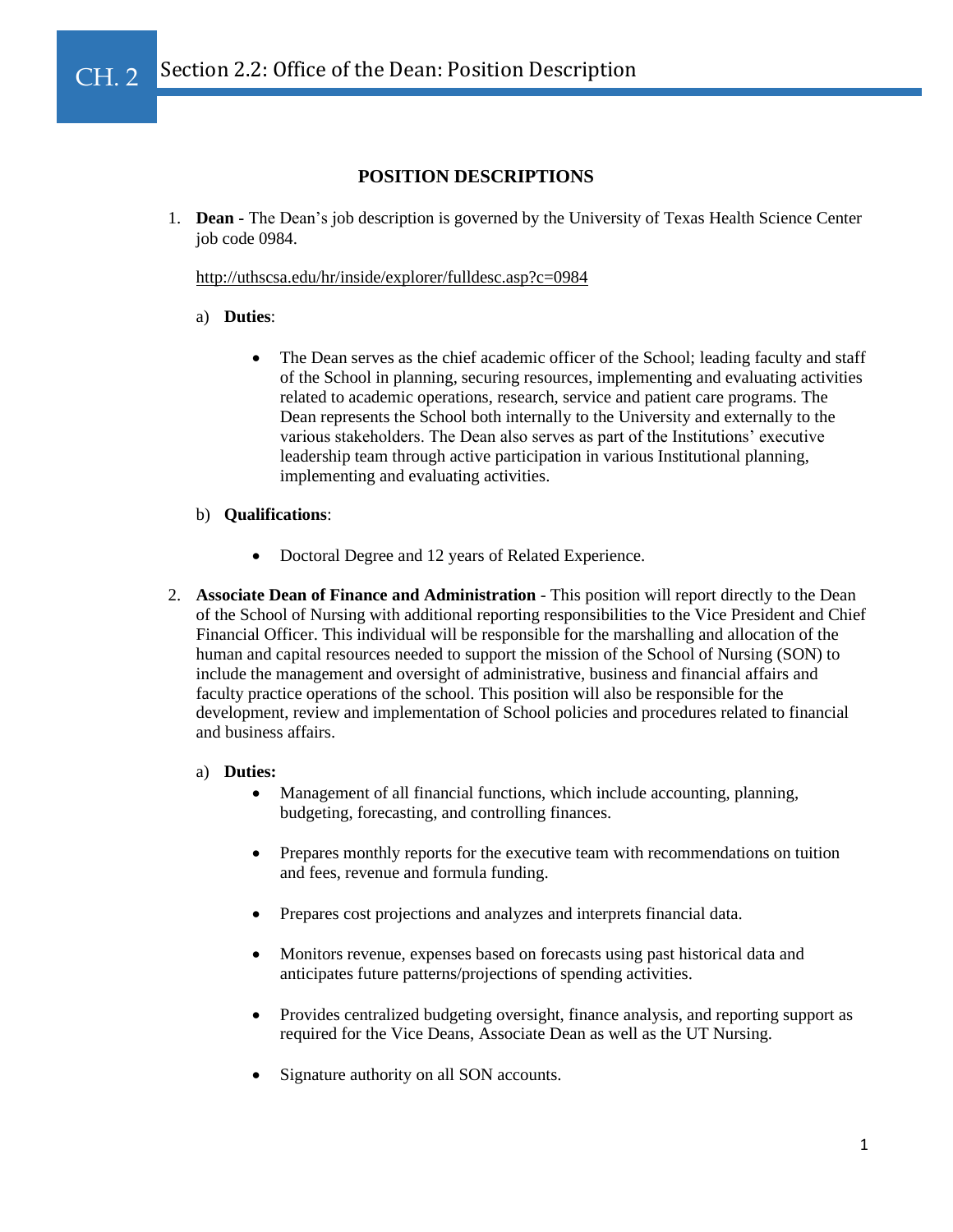#### Section 2.2: Office of the Dean: Position Description CH. 2

- Initiates and prepares business plans for projected changes in revenue, expenditures, and new initiatives to include new programs, faculty practice and program enrollment and tuition projections.
- Develops school and departmental budgetary goals and guidelines, creates school and departmental budgets and monitors all financial activities related to the school; routinely audit and generate financial reports for SON departments and the school.
- Conducts external assessments to set tuition rates and revenue targets. Identify inconsistencies and errors in reported financial data and take corrective action to ensure accurate representation of the SON financial performance.
- Advises, consults, and makes recommendations to the dean and SON executive teams on the operational and financial impacts of proposed programs, changes, and policy decisions. Represents the Dean and recommends commitments on business and administrative policy, procedures, and contracts both in the University and with external agencies, including, vendors and faculty practice contractors; negotiate contracts with vendors for various products and services purchased through the dean's office.

## b) **Qualifications:**

İ

- Master's Degree in Accounting, Finance or Business Administration with at least seven (7) years of financial management experience.
- 3. **Director, Business Operations -** This position will report directly to the Associate Dean for Finance and Administration. This individual will be responsible directing School of Nursing Business Operations to include the management and oversight of Facilities, Human Resources and Information Technology.

## a) **Duties:**

- Will lead and SoN Facilities operations to include approving key request, management of work orders submitted via the "report-a-problem" data base. , will complete and certify the HSC/UT system space survey, , new construction and renovations. Will work with the Office of Faculty Excellence for faculty space allocation.
- Will manage SoN Human resources programs and policies to include compliance with the SON staff recruitment policy, student employee management, staff merit review, SON staff reclassification and market adjustments, KRONOS/ Leave management, effort reporting, conflict management, HCM updates – Person of Interest, Change of supervisor, job data panels, UT Health Careers requisition management, Staff terminations, .
- Will manage SoN Information Technology programs, policies and equipment to include IT systems refresh, SharePoint Site Management, oversee the SON annual "Property Removal Permit" re-newel's, annual equipment inventory, approve all equipment deletions and transfers, review all new equipment purchases and new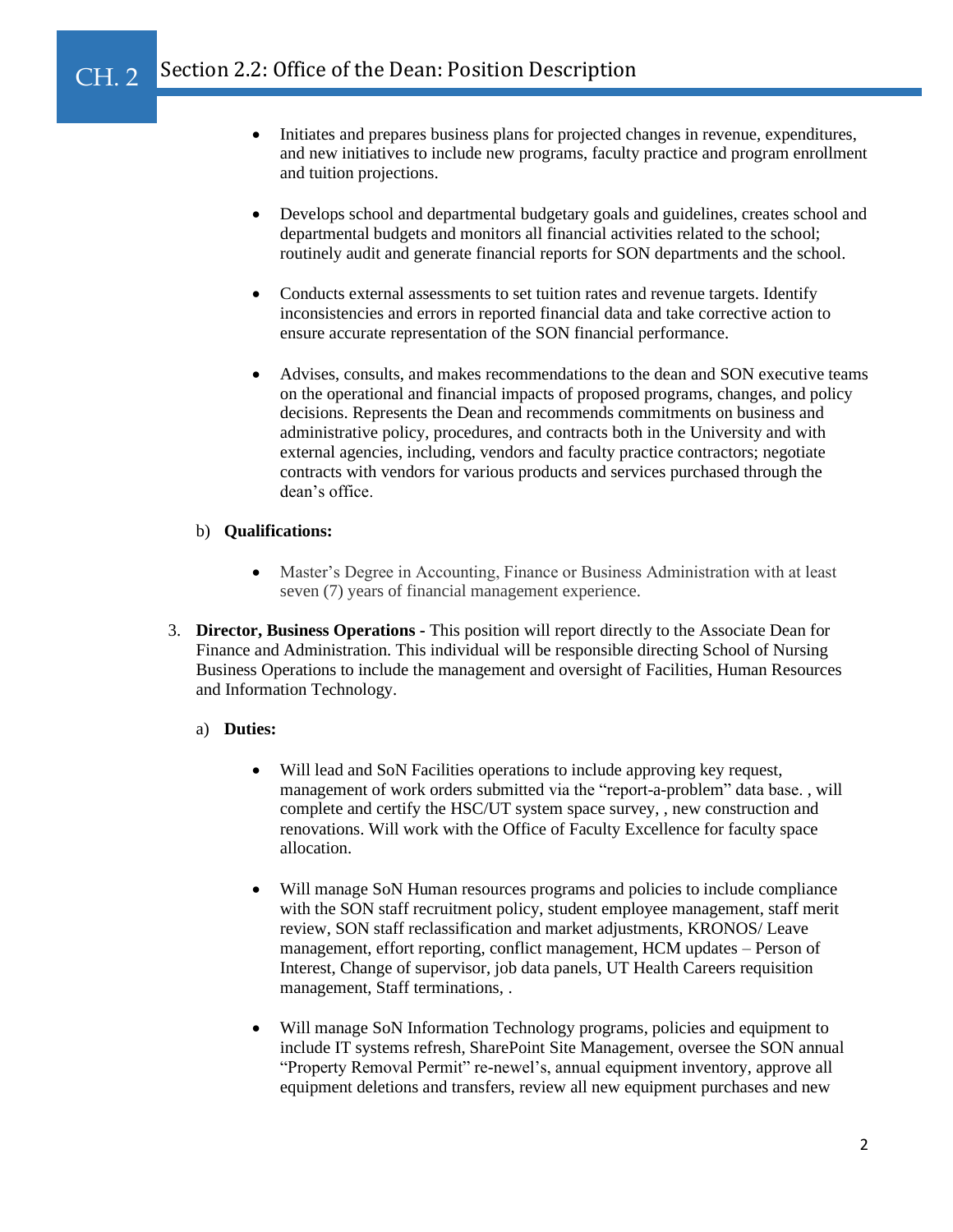#### Section 2.2: Office of the Dean: Position Description İ CH. 2

non-academic software acquisitions, Will conduct the annual HSC IT security threat assessment. Will in-directly supervise and train the dept/office property managers.

## b) **Qualifications:**

- Bachelor's degree in business, accounting or a related field with at least 8 years of directly related experience.
- 4. **Manager, Financial Planning -** This position will report directly to the Associate Dean for Finance and Administration. This individual will be responsible managing the School of Nursing financial activities.

#### **a) Duties:**

- Manages the daily financial operations for the School of Nursing Deans Office and assists with the operations of other School of Nursing offices as needed.
- Prepares monthly Budget to Actual and Actual to Actual financial variance reports for the School of Nursing.
- Assists School of Nursing faculty and staff with following the proper financial policies and procedures and ensuring proper internal controls are in place.
- Assists in the preparation of the annual operating budget.
- Assists in the preparation of special studies, reports, and analysis in areas such as budgets, forecasts, endowments, grant reporting, and governmental requirements.
- Monitors expenditures and statements of account to ensure Regulatory Compliance and fiscal integrity.

## b) **Qualifications:**

• Bachelor's degree in a financially related field with seven years' experience.

5. **Assistant to the Dean –** Performs essential operational, tactical and strategic duties that are integral to the efficient business and management functions of the office of the Dean. Coordinates activities and reports of functional areas and committees and acts as liaison and information conduit to the President's office and other Executive Committee offices and outside agencies. Provides highly, advanced secretarial and administrative support to the Dean. Drafts all correspondence and presentations and prepares internal and external reports and surveys on behalf of the Dean and SON activities.

# **a) Duties:**

• Provides a wide range of executive level administrative support to the Dean. Provides administrative support to internal School of SON Executive Committee, Faculty Council,